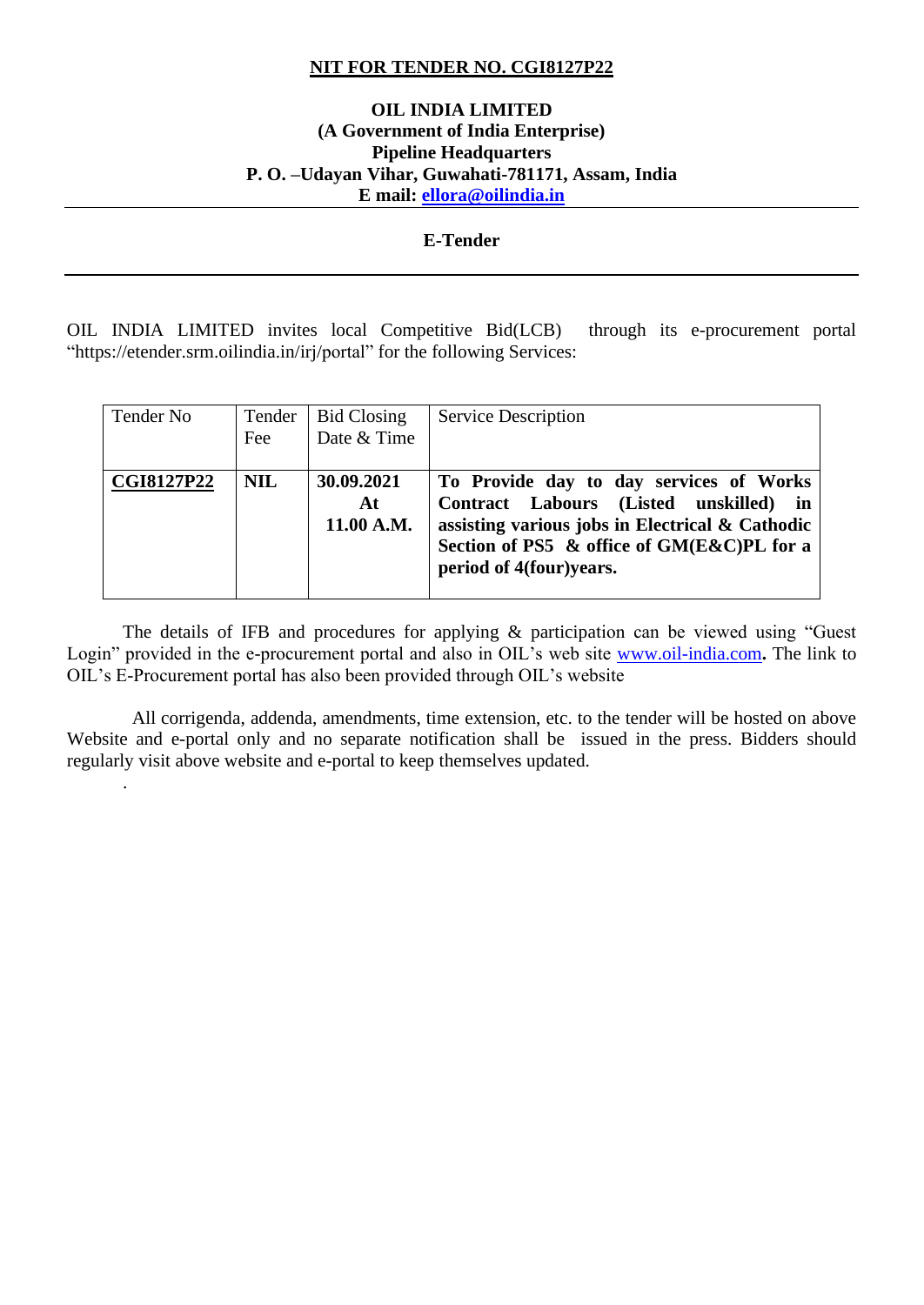### **BRC/BEC: BID REJECTION CRITERIA(BRC) / BID EVALUATION CRITERIA (BEC)**

1.0 The bid shall conform to the specifications and terms and conditions given in the Bidding Documents. Bids will be rejected in case services offered do not conform to the required parameters stipulated in the technical specifications. Notwithstanding the general conformity of the bid to the stipulated specifications, the BRC requirements will have to be particularly met by the Bidders without which the same will be considered as non-responsive and rejected. All the documents related to BRC shall be submitted along with the Bid.

# 1.1 BID EVALUATION CRITERIA (BEC)/BID REJECTION CRITERIA(BRC)

[A] Financial capability: Bidders must have:

### 1. **(a) Annual financial turnover as per Audited Annual Reports in any of preceding three (3) financial years preceding scheduled bid opening date should be at least 2,15,900.00**

### FOR CONSORTIUM:

At least one member of the consortium to meet the above criteria of 50% turnover. The other members of consortium should meet minimum 25% turnover requirement.

1.(b) Net Worth should be positive for preceding financial year.

1.(c) For Proof of Annual Turnover & Net Worth any of the following documents /photocopy must be furnished:

• A Certificate issued by a practicing Chartered / Cost Accountant Firm, with membership number certifying the Annual Turnover, Net worth and nature of business. OR

• Audited Balance Sheet and Profit & Loss account.

[B] Experience: Bidders must have the Experience of having successfully completed similar works (Similar work mean providing manpower services) with PSUs/Central Govt./ State Govt. Organizations in previous 7 years to be reckoned from the original bid closing date should be of the following:

### **i) One similar completed work costing not less than 3,59,800.00 (Similar completed work means providing man power service)**

Note: -

1)A job executed by a bidder for its own organization / subsidiary cannot be considered as experience for the purpose of meeting BEC.

2)In case of tenders for Annual rate contracts / Maintenance and Service contracts, if the prospective bidder is executing rate / maintenance /service contract which is still running and the contract value / quantity executed prior to due date of bid submission is equal to or more than the minimum prescribed value in the BEC such experience will also be taken in to consideration provided that the bidder has submitted satisfactory work / supply / service execution certificate issued by end user.

3)Documentary proof must be furnished in support of the experience by way of purchase order / work order / contract document along with completion certificate from the organization to whom such services have been rendered.

[C]Deviation to the following provision of the tender document shall make the bid liable for rejection: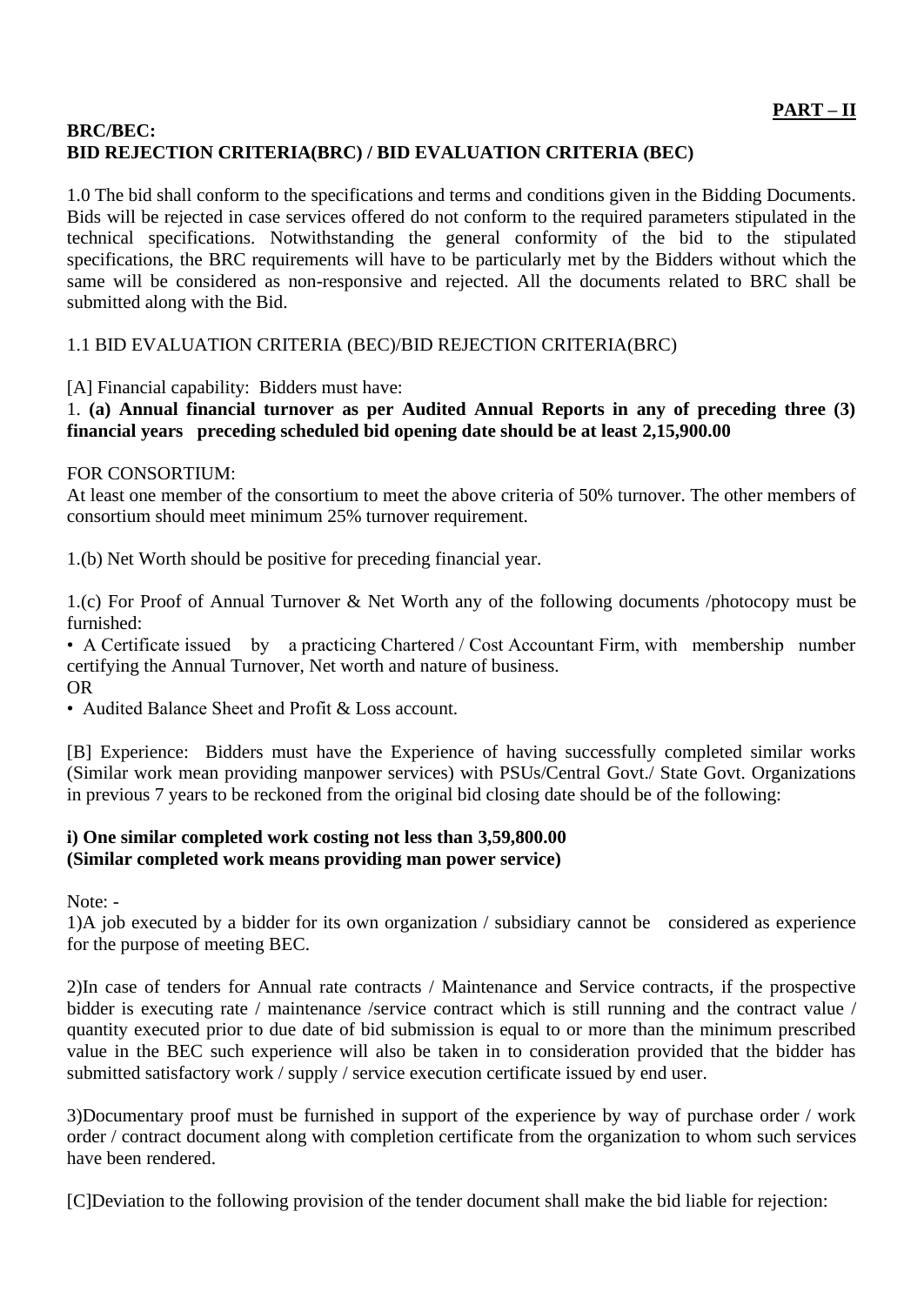i. Firm price ii. EMD / Bid Bond iii. Scope of work iv. Specifications v. Price Schedule vi. Delivery / Completion Schedule vii. Period of Validity of Bid viii. Liquidated Damages ix. Performance Bank Guarantee / Security deposit x. Guarantee of material / work xi. Arbitration / Resolution of Dispute xii. Force Majeure xiii. Applicable Laws xiv. Integrity Pact, if applicable xv. Any other condition specifically mentioned in the tender documents elsewhere that noncompliance of the clause lead to rejection of the bid.

**D) The Bidder must have a business office establishment for a least one year within 50 Km radius of the area of operation where the services need to be provided. Documentary evidence must be provided in the form of Municipality trade license or other such documents as per the following which satisfies as a proof of having the office establishment.**

(i) Trade License issued by the local authority in the name of the Firm OR

(ii) Landline phone number in the name of the Firm OR

(i) Electricity bill for last one year in the name of the Firm

Note: All documents relating to above clause No. (A), (B) and (D) must be submitted along with technocommercial bid. These documents shall have to be produce by the bidder as and when asked for.

1.2 Bidders must have PF Account in their name issued by Regional Provident Fund Commissioner and ESI registration no.

#### **1.3 Relaxation for OIL's existing contractors:**

**In case of contractors who are providing similar services of listed/unlisted labours to OIL (Pipeline Department at PHQ or Pump Stations) for at least six months in the last three years as on Bid Closing date (BCD) will be exempted from submission of documents under clauses of Financial and Experience criteria of BRC conditions. However, they will have to provide the following documentary evidence:**

**i) Copy of OIL's Work Order or ii)Copy of OIL's Contract copy.**

Simply mentioning of OIL Contract Number or Work Order Number without the copy will not be acceptable.

2.0 Other Information /Documents: Bidders must furnish the following information with relevant documents wherever necessary:

- a) Tax Exemption Certificate, if any, if /applicable.
- b) PAN no. (photocopy of the PAN card required).
- c) Service Tax Registration No.
- d) VAT registration no., if applicable.
- e) Bank account No. with name of Bank, Type of account, Bank address.
- f) P.F. Account No. / Code.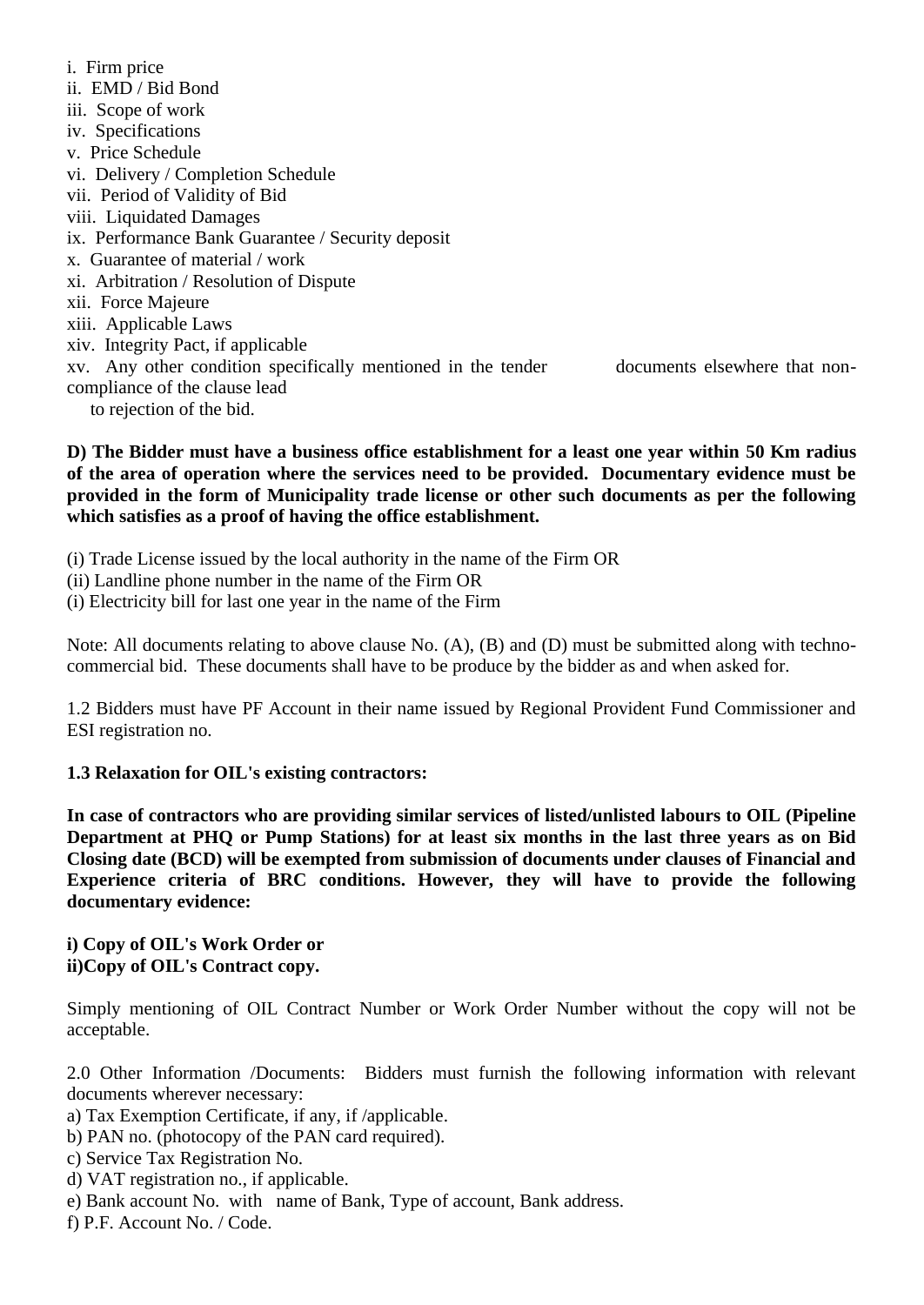g) ESI Code.

# 3.0 BID EVALUATION CRITERIA (BEC):

3.1 Bids conforming to the terms and conditions stipulated in the bid document and considered responsive and subject to qualifying the Bid Rejection Criteria will be considered for further evaluation.

3.2 To ascertain the inter-se-ranking, the comparison of the responsive bids will be made on the basis of commission rates (%, percentage) quoted by the bidders.

3.3 In case more than one bidder emerges as lowest bidder due to equal rate quoted by the bidder, then the lowest bidder will be decided by draw of lots. Company's decision in this regard is final and binding to all bidders

3.4 Any discount/rebates offered shall not be considered for evaluation of bids. However, if the lowest bidder happens to be the final acceptable bidder for award of contract and if they have offered any discount/rebate the contract shall be awarded after taking into consideration such discount/rebate after negotiation or otherwise.

## **1.4 COMMERCIAL:**

1.4.1 Bidder shall submit the offer under "Single Stage" Single Bid System". Technical bid" and the "Price Bid".

1.4.2 Bidder shall furnish Bid Security along with Bid. Bid security shall be furnished as a part of 'Technical Bid'. Any bid not accompanied by a proper bid security will be rejected. Bidder shall submit original document to the address as specified with BCD before Bid opening date and time, otherwise Bid will be rejected. A scanned copy of this document should also be uploaded along with the Un-priced bid.

1.4.3 The Technical Bid should not have any price indication.

1.4.4 Bidder shall furnish Bid Security as referred in Relevant Section of the Bid document so as to reach the Company (i.e. OIL) before due date of closing. Any bid for which bid security is not received before due Date of Bid Closing will be rejected.

1.4.5 Validity of the bid shall be minimum 90 days. Bids with lesser validity will be rejected.

1.4.6 Any bid received in the form of Telex/Cable/Fax/E-mail/ Telephone call will not be accepted. 1.4.7 Bidders must quote clearly and strictly in accordance with the price schedule outlined in

relevant section of Bidding Documents; otherwise the bid will be rejected.

1.4.8 Any bid containing false statement will be rejected.

1.4.9 The Bid Documents are not transferable. Bids made by parties who have not purchased the Bid Documents from the Company will be rejected.

1.4.10 Any Bid received by the Company after the deadline for submission of bids prescribed by the Company will be rejected.

1.4.11 Price quoted by the successful Bidder must be firm during the performance of the Contract and not subject to variation on any account. A bid submitted with an adjustable price will be treated as non-responsive and rejected.

1.4.12 Bids shall be typed or written in indelible ink and shall be digitally signed by the bidder or his authorized representative.

1.4.13 Any physical documents wherever called for, submitted by bidders shall contain no interlineations, white fluid erasures or overwriting except as necessary to correct errors made by the Bidder, in which case such correction shall be initialed by the person or persons who has/have digitally signed the Bid.

1.4.14 Bidder shall fulfill all the relevant clauses applicable for this e-Tender.

1.4.15 The following Clauses with all its sub-clauses should be agreed in toto, failing which the bid will be rejected. To this effect Bidder shall submit an undertaking along with the Technical Bid.

a) Performance Security Clause

b) Force Majeure Clause

c) Termination Clause